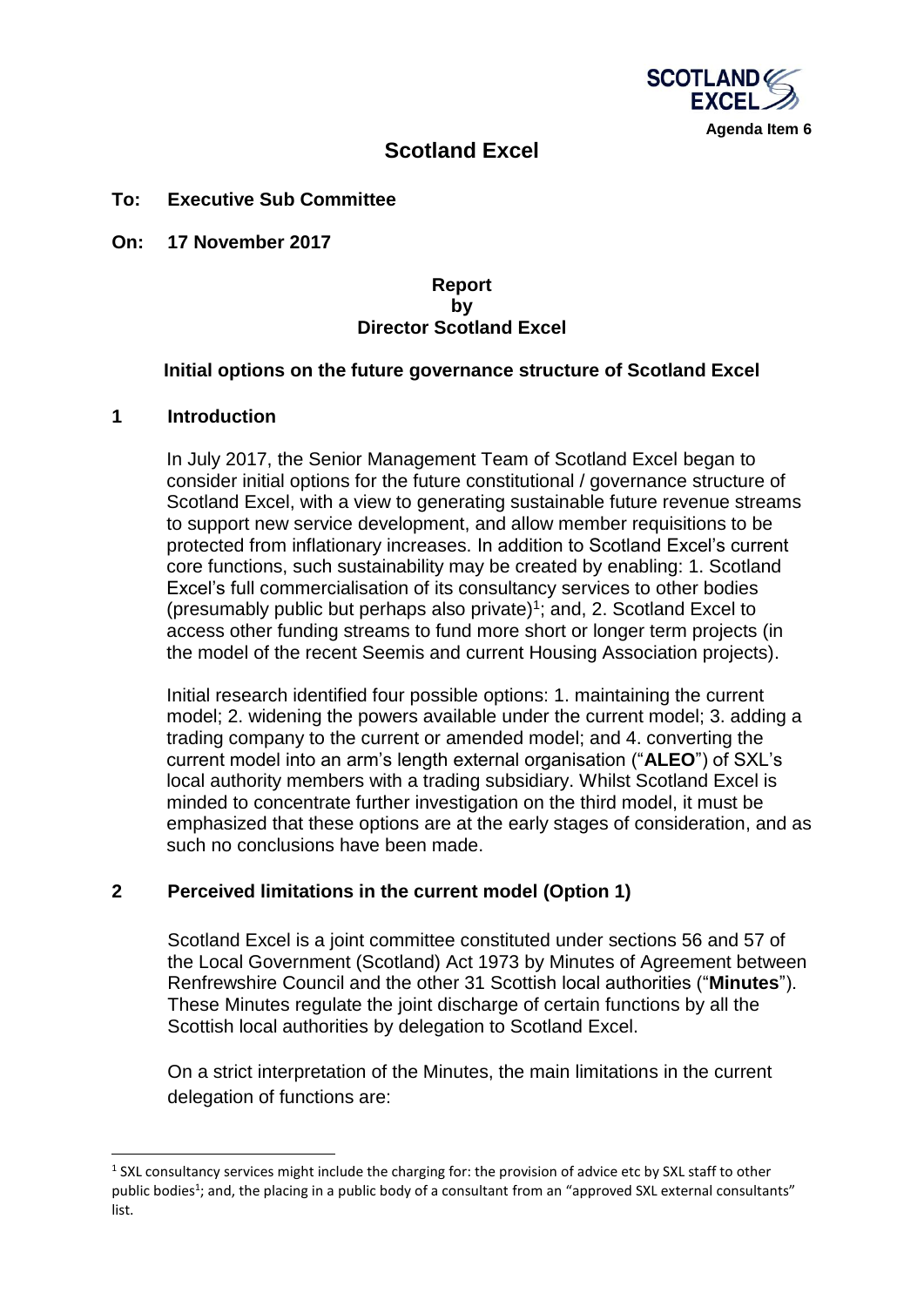- 1. Scotland Excel can neither provide to its associate members, other public bodies or private companies, nor charge for, the full gamut of its consultancy services without first seeking the prior approval of the joint committee. The Scotland Excel consultancy services to these bodies which are subject to prior approval include non-Scotland Excel framework related procurement consultancy, leadership and management consultancy and project management consultancy ("**consultancy services requiring prior approval**"). Requiring such prior approval arguably renders Scotland Excel undynamic to market demands. This is especially so given that at least half of Scotland Excel's consultancy services requiring prior approval has been to associate members and other bodies, and that a large part of future opportunities is likely to come from such bodies;
- 2. Not having a separate legal identity from the 32 local authorities / Renfrewshire Council, it is unclear if Scotland Excel is able to apply independently for grant funding from other public sector bodies; and,
- 3. Due to its lack of a legal personality and the lack of delegated powers in the Minutes, Scotland Excel does not appear to have the power to set up another entity to carry out its consultancy services (with the joint committee structure concentrating on the core procurement function).

# **3 Options 2 to 4**

Options 2 to 4 seek to address these limitations and provide Scotland Excel with more freedom of action (within limits set by the 32 local authorities) to respond flexibly, dynamically and quickly to the consultancy services market and access grant funding.

**Option 2** involves the local authorities amending the Minutes to extend the delegated functions / powers of Scotland Excel, thus providing it with: wider, permanent powers to provide all types of consultancy services to public and private bodies; the ability to access grant funding from other public and private sources; and, a separate legal personality, with full freedom of action within the delegated powers (which might include the power to set up a trading company).

**Option 3** involves splitting the operations of Scotland Excel between:

- **-** the joint committee, which would be responsible for Scotland Excel's current core procurement activity (as well as ancillary consultancy services relating thereto). Depending upon the specifics of the model, the joint committee could be granted a separate legal personality from its founding local authorities; and
- **-** a trading company with separate legal personality and full power to provide all other consultancy services to the 32 Scottish local authorities, Scotland Excel associate members, other public bodies and private bodies. This trading company is likely to be a form of subsidiary entity and